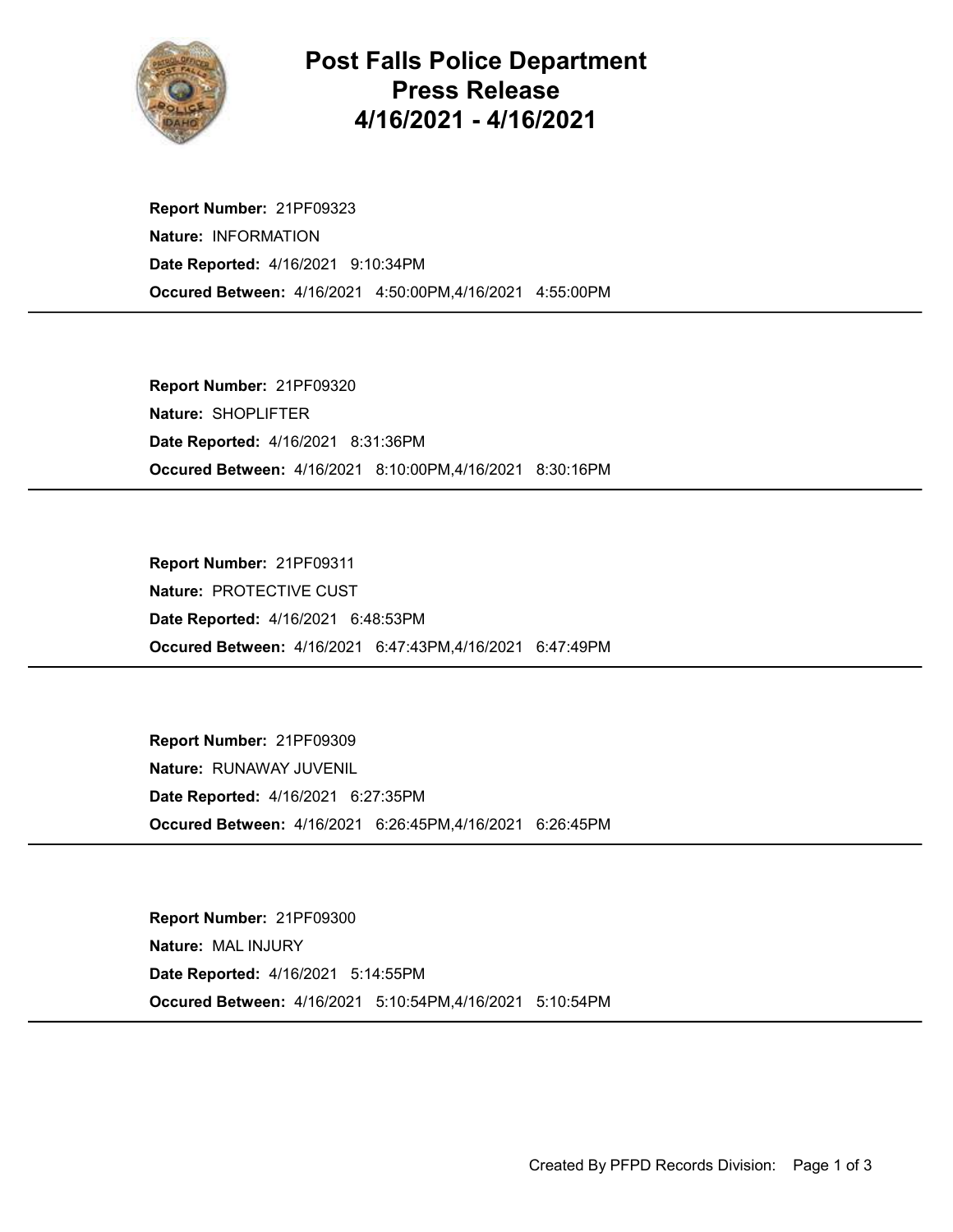Occured Between: 4/16/2021 5:05:42PM,4/16/2021 5:05:42PM Report Number: 21PF09299 Nature: RUNAWAY JUVENIL Date Reported: 4/16/2021 5:12:15PM

Occured Between: 4/16/2021 4:40:22PM,4/16/2021 4:40:27PM Report Number: 21PF09291 Nature: PSYCHOLOGICAL Date Reported: 4/16/2021 4:42:00PM

Occured Between: 4/16/2021 4:23:21PM,4/16/2021 4:23:21PM Report Number: 21PF09289 Nature: INFORMATION Date Reported: 4/16/2021 4:25:44PM

Occured Between: 4/16/2021 4:04:20PM,4/16/2021 4:04:20PM Report Number: 21PF09286 Nature: CUSTODIAL INTER Date Reported: 4/16/2021 4:07:16PM

Occured Between: 1/1/2021 12:00:00AM,2/15/2021 11:59:59PM Report Number: 21PF09267 Nature: VEHICLE THEFT Date Reported: 4/16/2021 1:34:06PM

Occured Between: 4/16/2021 9:38:30AM,4/16/2021 9:38:30AM Report Number: 21PF09247 Nature: DRUGS Date Reported: 4/16/2021 9:38:41AM